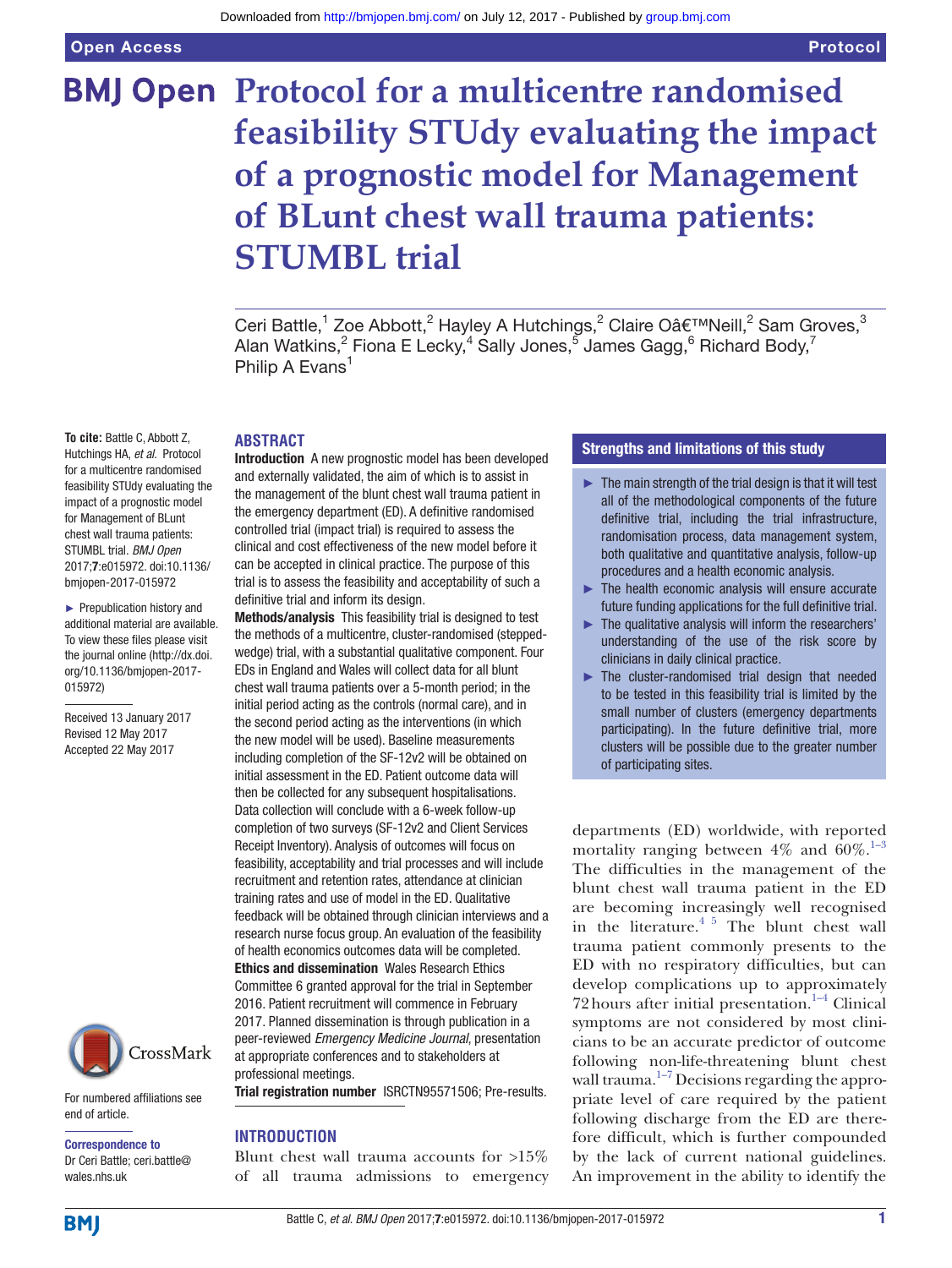high-risk blunt chest wall trauma patient on initial assessment in the ED would potentially lead to a reduction in these poor outcomes.<sup>89</sup>

A new prognostic model to assist in the management of blunt chest wall trauma patients in the ED has been developed and externally validated in a large multicentre study.<sup>1 5–7</sup> The model comprises five risk factors: age, number of rib fractures, pre-existing chronic lung disease, use of preinjury anticoagulants and oxygen saturation on initial assessment in the ED. The patient is scored on each risk factor and the total score is used to guide the clinician in the ED as to whether the patient should be admitted to the ward, critical care unit or can be safely discharged home (see online [supplementary material 1\)](https://dx.doi.org/10.1136/bmjopen-2017-015972). Guidelines recommend however that prognostic models should not be used in clinical practice until an impact study has been completed, in which the clinical application of the model has been tested.<sup>[10 11](#page-5-3)</sup> Prior to undertaking a large definitive randomised controlled trial of the clinical and cost effectiveness of the prognostic model, a smaller-scale trial is required to address the issues of feasibility and acceptability.

#### **Trial aims**

The aim of this trial (protocol version 5, 6 January 2017) is to establish the feasibility and acceptability of the final definitive impact trial, which will ultimately determine whether the prognostic model can be used safely and effectively in clinical practice in the UK. The trial objectives are to (1) evaluate the infrastructure necessary to perform a future definitive trial, including the Trial Management Group, Trial Steering/Data Management Committee; (2) test the feasibility of the proposed stepped-wedge, cluster-randomised design; (3) evaluate and qualitatively explore the compliance of the clinicians in using the prognostic model (and reasons for non-compliance); (4) assess the appropriateness of the training manual and consistency of training provided by each principal investigator (PI); (5) quantify the number of patients required for a full definitive trial through the estimation of the magnitude of effect and necessary parameters, including the margin of error acceptable to achieve the proposed outcomes; (6) assess the processes of patient recruitment, consent and reasons for non-participation; (7) assess the quantity and potential patterns of missing data; (8) test the feasibility of collecting the proposed outcome measures for a full trial, including optimal time points, using the electronic case report form on the REDCap data collection system; and (9) decide whether a fully powered, multicentre randomised trial is indicated by formal assessment of feasibility trial findings against pre-set progression criteria.

### **Methods and analysis**

#### **Trial design and randomisation**

This feasibility trial is designed to test the methods of a multicentre, prospective, cluster-randomised (steppedwedge) trial, $12$  with a substantial qualitative component. [Figure](#page-1-0) 1 outlines the trial procedure. There will be four hospitals participating in the trial, which will be run using a stepped-wedge design. In accordance with Medical Research Council guidance, $13$  the unit randomisation will be the EDs, rather than patients, since the intervention will be used by ED clinicians, with the aim of studying effects on patient outcomes. All participating EDs will begin as control sites, at the same time, testing conventional management without the model, for a period of 1month (control arm). Every month, following the initial month's data collection period as controls, one hospital will be randomly assigned to become an intervention arm (in which all clinicians in the ED will be using the risk



<span id="page-1-0"></span>Figure 1 Schematic representation of the trial's timelines. PI, principal investigator.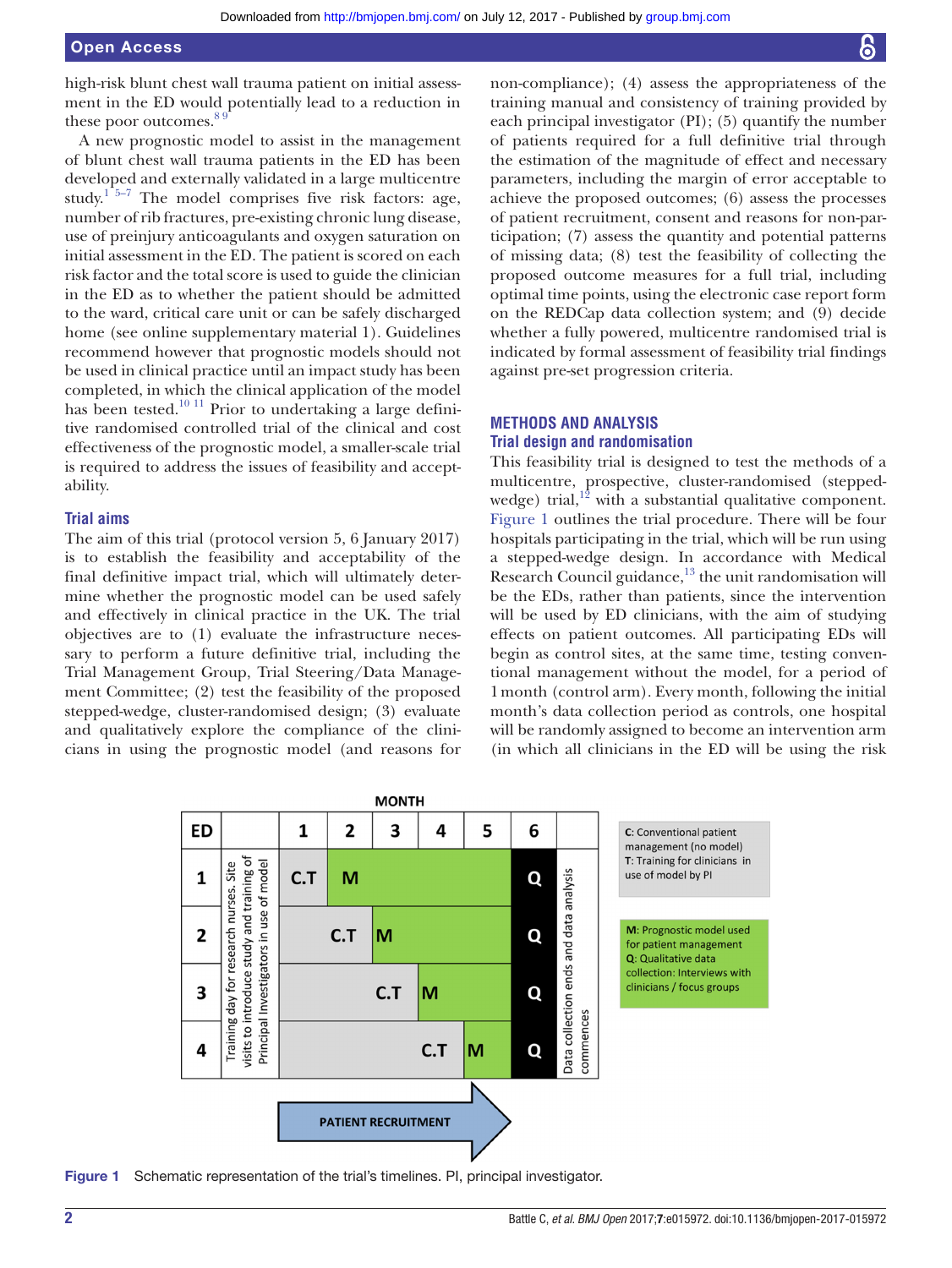model) sequentially, until all hospitals are acting as interventions.

The randomisation process applies to the hospitals (known as clusters) participating in the trial, rather than at a patient level. The order in which hospitals EDs convert to intervention status is based on a purely random process (involving only computer-generated random numbers, but no information on the individual hospitals or EDs) and can be regarded as equivalent to the drawing of names at random. As there are four hospitals participating in the trial, all patient recruitment will be completed over a 5-month period. This trial design will test the feasibility of the classic stepped-wedge design to be used in the future definitive trial.

During the control period, the doctors in each ED will receive training on the model from the PI in each ED. Each PI will be instructed at the start of the trial on how to train the clinicians and a training manual will be designed and provided.

#### Population

Patients will be included in the trial if they present to the ED with isolated blunt chest wall trauma, are aged ≥18 and are capable of giving consent to participation. Potential patients will be excluded if they are under the age of 18, lack capacity to give informed consent, present with any immediately life-threatening injuries or any concurrent injury that will determine the patient's management (rather than the chest trauma). Patients will be withdrawn from the trial if they lose capacity (including death) to complete the surveys and if they request to be withdrawn. These data will be recorded as part of the assessment of the trial's success criteria in order to inform the design of the future definitive trial. A list of all patients who decline to participate will also be completed in order that the trial team can assess the recruitment rates at the end of the study.

#### **Setting and recruitment**

This multicentre feasibility trial will be run in the EDs of the Royal Gwent Hospital in Newport, Musgrove Park Hospital in Taunton, Salford Royal Hospital and Manchester Royal Infirmary (all large teaching hospitals located in the UK). The clinicians or research nurses in the ED will screen, recruit and consent eligible patients to the trial.

#### **Sample size**

A 5-month recruitment period has been proposed. In 2015, >1200 blunt chest wall trauma patients presented to the ED of the hospital of the trial research team, with >100 of these admitted. If the four participating hospitals recruit for 5months each, between 30 and 80 patients per site should be recruited, allowing for loss to follow-up, low response rates with follow-up surveys and difficulties with recruiting at weekends if research nurses only work Monday to Friday. This sample size is the minimum number of participants considered necessary

to test the processes of data collection, based on existing recommendations with respect to the number of patients required to yield meaningful estimates of parameters of interest.<sup>[14](#page-6-1)</sup>

The analysis will lead to an estimation of the sample size for the definitive trial needed to yield 80% power when using a significance level of 5%, by establishing non-inferiority between use of the prognostic tool and standard care, as revealed by the feasibility study.

The analysis will include descriptive data (means and SD) on all outcomes collected, including levels of missing data, leading to the calculation of clinically important differences. The conventional sample size calculations for the future definitive trial will be developed using this analysis and the consensus among the Trial Management Group and Trial Steering Committee of the minimal clinically important difference in these measures. If the recruitment and retention plan is shown to be optimistic in this feasibility trial, then this is an important finding which will inform the sample size calculation for the future main definitive trial.

#### **Interventions**

The intervention being investigated in this study is the use of the prognostic model to guide the clinicians' clinical decision-making. The model will be used by the clinician during the initial patient assessment and will provide a suggestion of the appropriate management in terms of whether the patient can be safely discharged home or whether they need admission to either a ward or critical care. There will be no other differences in patient care. [Figure](#page-3-0) 2 describes the patients' journey through the trial. All patients will be required to complete one survey  $(SF-12v2)$ ,<sup>15</sup> on initial presentation to the ED and two more surveys at 6weeks post injury (SF-12v2 and a Client Services Receipt Inventory). A sample of the clinicians using the model will be asked to attend a short interview in which they will be asked to discuss the model in relation to clinical practice. The research nurses will be required to attend a focus group in which there will be a discussion about the trial's methodology including specifically issues around data collection.

#### Strategies to improve adherence to interventions

Full training (including a training manual) on the use of the model and the trial design will be provided for each hospital's PI, who will then be responsible for training the doctors working in their ED. Feedback from a sample of the clinicians regarding the model will be provided through a short interview, at a convenient time and location. All documentation will be available in the Welsh language where applicable, working in conjunction with the Language Awareness Infrastructure Support Service. Patients will be offered the chance to be entered into a prize draw if they return their surveys at 6weeks post injury.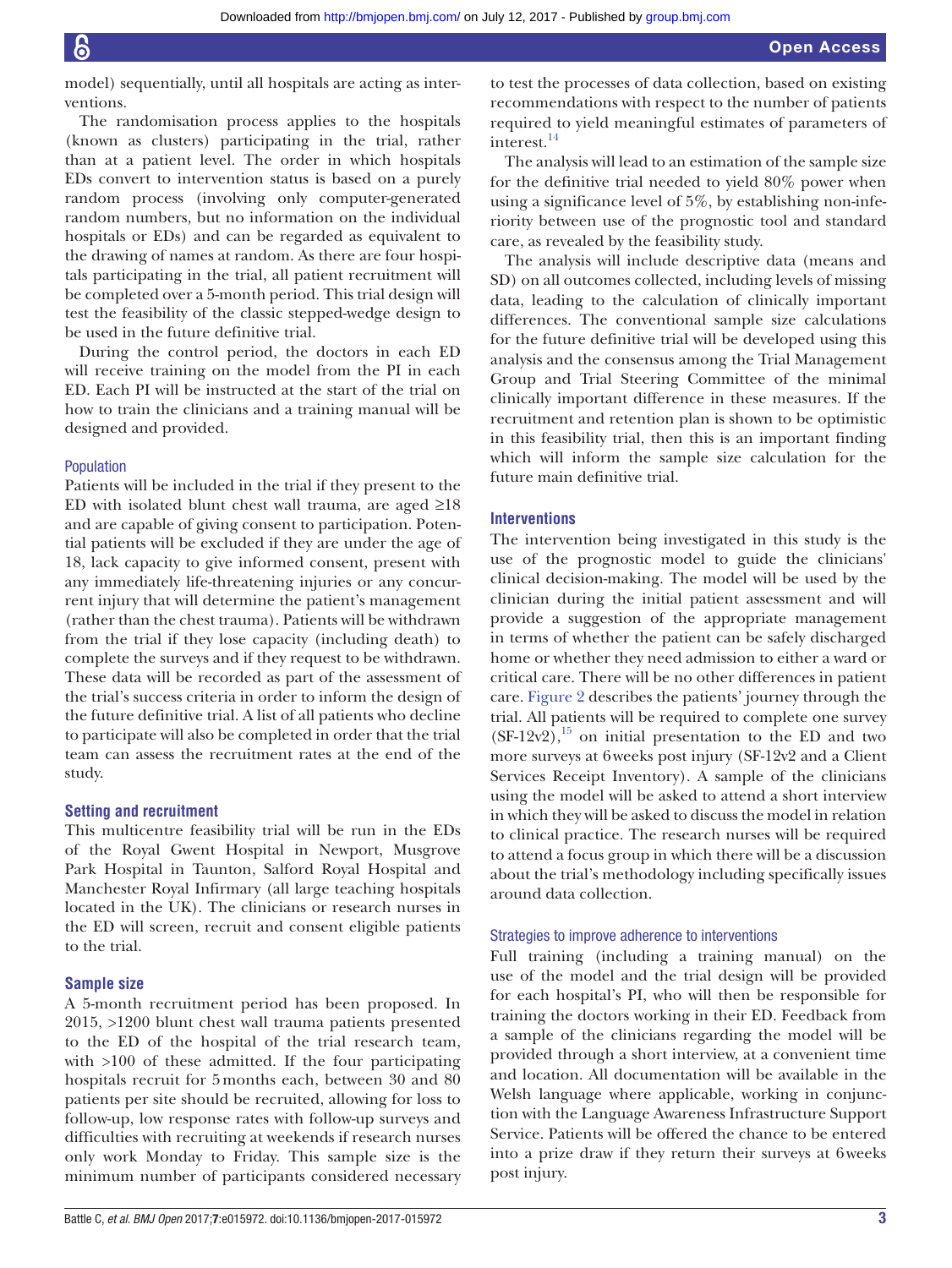

<span id="page-3-0"></span>Figure 2 Summary of the patients' journey through trial. ED, emergency department.

#### **Outcome measures**

#### Primary outcome measure

Patient recruitment rate will be recorded as the number of eligible patients who consent to trial participation at the end of the 5-month data collection period, at each site.

#### Secondary outcome measures

- 1. 'Clinician recruitment rate' will be recorded as the number of eligible clinicians working within the participating ED who agree to take part in the study by the end of the 5-month data collection period, at each site.
- 2. 'Response rate of follow-up data' (quality-of-life surveys) will be recorded as the number of patients returning postal surveys at the end of the 5-month data collection period, at each site.
- 3. 'Clinicians Training Attendance rate' will be recorded as the number of clinicians who receive formal training in the use of the model, prior to the second data collection period (intervention arm), at each site.
- 4. 'Compliance with use of model rate' will be recorded as the number of times the clinician used the risk

model for an eligible patient, at the end of the second data collection period (intervention arm).

- 5. 'Overall mean quality of life' as reported using the SF-12v2 survey for patients, at the end of the control and intervention data collection periods (compared with baseline taken on initial assessment in the ED), at each participating site.
- 6. 'Resource usage by patients as a result of the intervention' as reported on the Client Services Receipt Inventory at 6-week follow-up.

#### **Data collection**

Data collection to be completed by the on-site research nurse and will include (1) SF-12v2 survey and prognostic model (if used) completed in the ED; (2) mechanism of injury, a measure of pre-admission frailty, admission status, hospital and intensive care unit (ICU) length of stay, occurrence of complications (mortality or pulmonary morbidity) and readmission to hospital will be obtained from medical records prospectively, during the patient's hospitalisation; and (3) at 6weeks post injury, the second quality-of-life questionnaire (SF-12) and Client Services Receipt Inventory will be sent out to the patient for completion.

Data collection to be completed by the qualitative researcher will include (1) attendance at the PI-led training sessions at two sites in order to assess consistency of training provided between sites and the appropriateness of the training manual; (2) clinicians will be asked to complete an online feedback survey after the training session to collect their views about the training, for example; travel and time costs incurred, completeness, appropriateness and if they have any suggestions about possible improvements; (3) a total of eight doctors (two from each site) who are using the model will be interviewed at the end of the study period to understand how the tool was used, ease and time of use, as well as problems with its use. If it arises, the study team will need to also understand a situation in which the model could have been used, but was not used, and why that might have occurred. Doctors at participating sites who have not used the model (if any) will be invited to participate in interviews to explore their reasons; and (4) a focus group will be facilitated by the qualitative researcher in which the research nurses responsible for data collection will discuss the trial process in depth.

An evaluation of the feasibility of health economics outcomes data will be completed as part of the trial. As this is a feasibility trial, the focus will be on establishing the most appropriate framework for a future health economic analysis in the full definitive trial. The feasibility of collecting data on outcome and resource use will be assessed. A provisional assessment of the cost categories associated with the intervention (eg, staff time associated with training and use of the model) will be completed through discussion with the qualitative researcher completing the telephone interviews.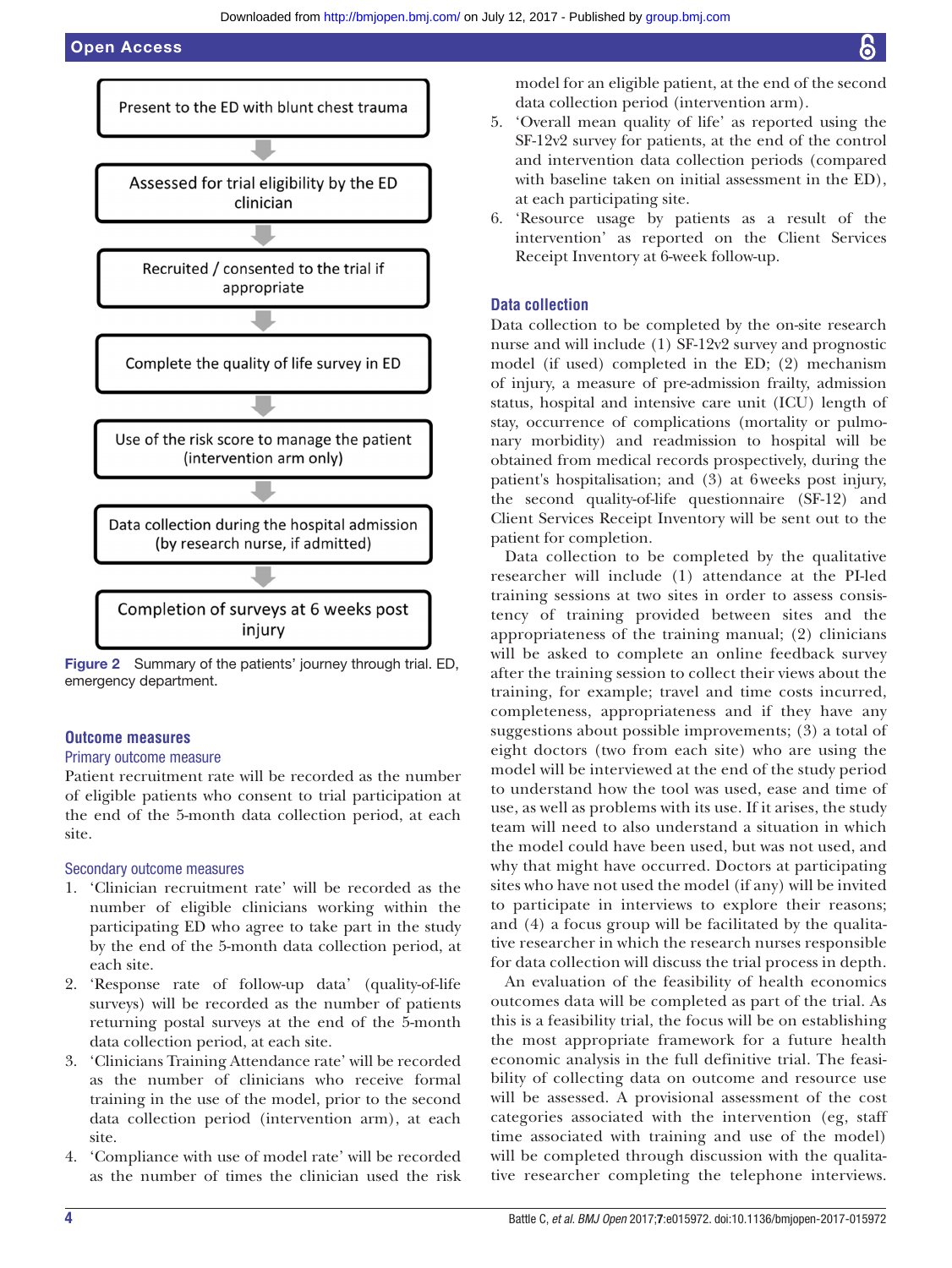To capture resource usage by patients as a result of the intervention, from a National Health Service/Personal Social Service perspective, an adapted resource usage questionnaire will be used. The use of the SF-12v2 will be considered as a measure to derive utilities using the SF-6D. Data will be assessed to examine the completeness of data captured, such as response rate and potential missing items.

#### **Data management**

Research Electronic Data Capture (REDCap) will be used for data capture and for completion of the electronic case report forms, hosted at Swansea University.[16](#page-6-3) REDCap is a secure, web-based application designed to support data capture for research studies, providing (1) an intuitive interface for validated data entry, (2) audit trails for tracking data manipulation and export procedures, (3) automated export procedures for seamless data downloads to common statistical packages and (4) procedures for importing data from external sources. The use of the REDCap system will be discussed in the focus group with the research nurses who will be completing the electronic case report forms. Feedback will be used to adapt the system to improve the setup, prior to the commencement of the full definitive trial.

#### **Statistical methods**

#### Quantitative data analysis

*Criteria of study success*: In order to evaluate the success of the feasibility trial, with the view to continue to a full definitive impact trial, the Data Monitoring Committee will assess the final results using the ACCEPT model, developed by Charlesworth *et al*).[17](#page-6-4) The predetermined success criteria are highlighted in [box](#page-4-0) 1.

#### Qualitative data analysis

Focus groups and interviews will be audio recorded and sent to a professional transcription service for verbatim transcription. The qualitative researcher will oversee this process and on receipt of transcripts will check

#### Box 1 Trial feasibility criteria

<span id="page-4-0"></span>*Sample size and participants*

- 1. ≥95% of clinicians working within the participating emergency department agree to take part in the study.
- 2. ≥80% of eligible patients consent to data collection and follow-up.
- 3. Follow-up data for primary outcomes can be collected for ≥80% of patients.

*Interventions*

- 1. All clinicians involved in the trial receive formal training in the use of the model.
- 2. 90% compliance with use of the model during intervention period. *Outcomes*
- 1. Mean quality of life reported in the intervention arm is not less than 80% of that reported in the control arm.
- 2. Outcome measures reported in the intervention period are equal to, or better than, those reported during the conventional management period.

them for accuracy against the original recording and undertake anonymisation in accordance with best practice standards. The cleaned and anonymised transcripts will be uploaded into NVIVO 10—a qualitative data analysis program.[18](#page-6-5) The qualitative researcher will code the transcripts thematically using a code book which developed initially from the background literature and feedback on the training as well as issues which will emerge through the process of constant comparison which underpins qualitative data analysis. A subsample of coded transcripts will be checked by a second qualitative researcher (by reciprocal arrangement within the wider team at the trials unit) using the coder comparison query tool.

#### **Trial monitoring and managemen**

Downloaded from<http://bmjopen.bmj.com/>on July 12, 2017 - Published by [group.bmj.com](http://group.bmj.com)

An independent, joint Trial Steering/Data Monitoring Committee will be formed that has no link to the sponsor and has no competing interests. The role of the committee will be to monitor adverse and serious adverse events, stopping criteria and trial endpoint success criteria analysis. Stopping criteria will include (1) a 5% increase in each of the hospitals, in the number of patients with an unplanned representation to the ED due to development of complications, leading to I admission and unexpected death (following direct discharge from the ED on initial presentation), in the intervention period compared with the control period; and (2) a 5% increase in each of the hospitals, in the number of patients identified as having a delayed admission to ICU leading to unexpected death, in the intervention period compared with the control period. The committee will also be responsible for the overall supervision of the trial to ensure the trial is completed according to rigorous sta

There will be no direct change to patient care; however, once the model has been introduced to each ED, the clinicians will be required to use the prognostic model to guide their management decisions for the patient. The model will only be used as a guide to management; however, if the clinician believes the suggestion of the risk score places the patient at risk, they can over-ride the prognostic model. This would be documented and reviewed by the trial team. Although there are a number of expected adverse events for blunt chest wall trauma patients, the PI may take appropriate urgent safety measures in order to protect research participants against any immediate hazard to their health or safety, without prior authorisation from a regulatory body. Any serious adverse event and urgent safety measures will be reported to the CI immediately with details of the measure and a plan for further action. The chief investigator (CI) or sponsor will notify the main Research Ethics Committee and Trial Steering Committee. Serious adverse events will include (1) death or ICU admission in patients who have been discharged home as suggested by the risk score and (2) any trial patient complaint.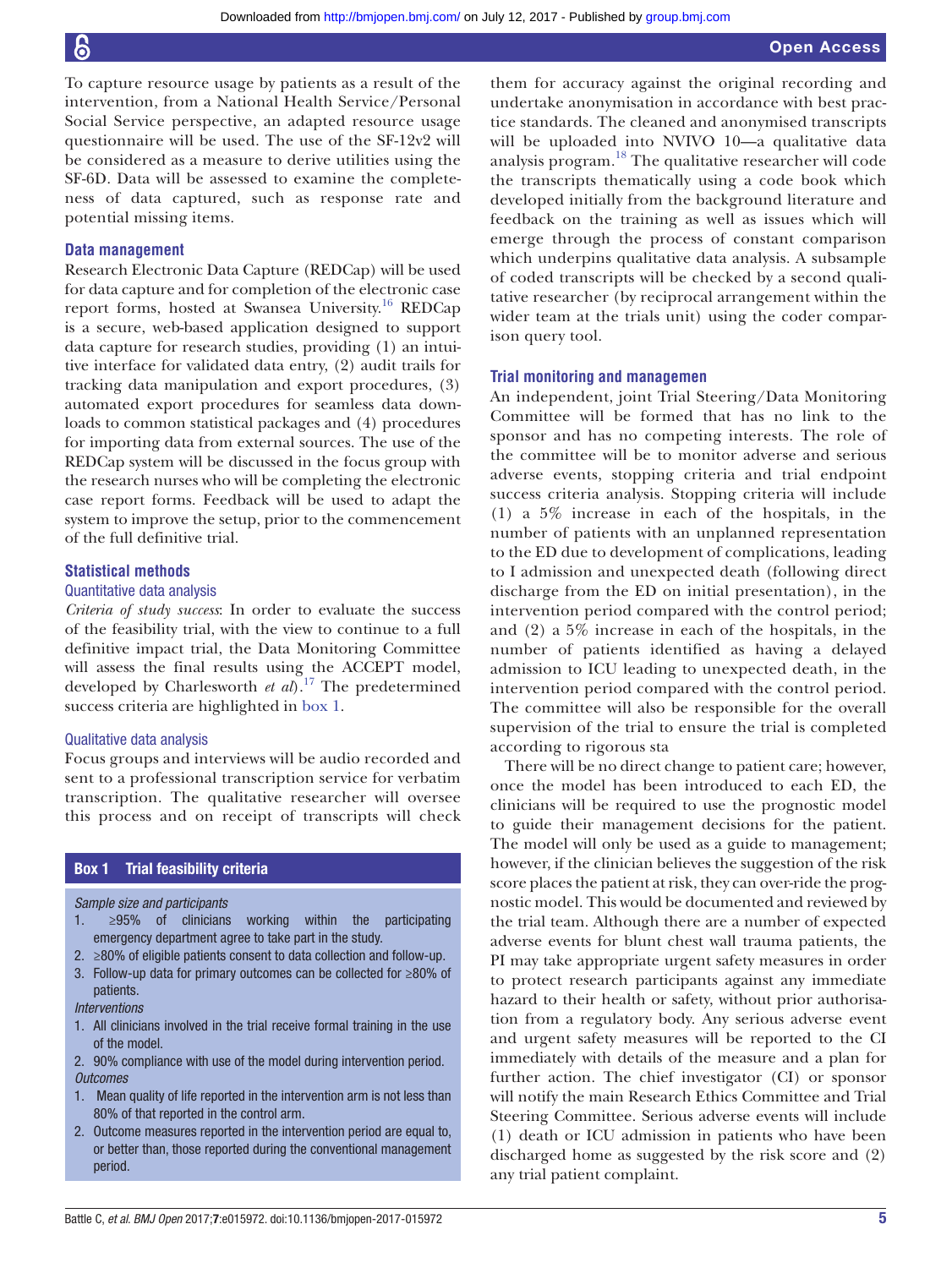#### **Ethics and dissemination Ethical issues**

This trial has received ethics approval by the Wales Research Ethics Committee 6 (ref: 16/WA/0290). Any arising important protocol modifications (such as changes to eligibility criteria, outcomes, analyses) will be communicated to the relevant parties (investigators, Research Ethics Committee / International Review Board, trial participants, trial registries, journals, regulators) in a timely manner. Compliance with this will be monitored by the trial sponsor (ABMU Health Board R&D Department). Informed consent will be obtained by the clinicians or research nurses who will all have received 'protocol and informed consent specific training' in alignment with the principles of Good Clinical Practice and who have signed the trial delegation log. Consent will be sought, following a full introduction to the study and once the patient has had time to discuss the Patient Information Sheet with a family member/carer (as appropriate). A study withdrawal letter will also be attached to the Patient Information Sheet in case the patient wishes to withdraw consent in the first week following recruitment.

The trial's CI will take responsibility to ensure that patient anonymity is protected and maintained. Information with regards to study patients will be kept confidential and managed in accordance with the Data Protection Act, NHS Caldicott Guardian, The Research Governance Framework for Health and Social Care and Research Ethics Committee Approval. All patients will be allocated a study number once informed consent is obtained. Personal data will only be identifiable by this study number during data collection. All patient identifiable data will be removed and data anonymised once data collection using the survey is complete. The CI will act as the custodian of the data and the records will be kept securely for a further 5 years in the Health Board archive facility. The Caldicott Guidelines will be adhered to throughout the study.

#### **Dissemination policy**

Dissemination of the outputs from this trial is proposed through publication in an appropriate *Emergency Medicine Journal* and by presentation at relevant international conferences. The aim of this feasibility trial is not to report definitive results regarding clinical and cost effectiveness; however, any important outputs produced in the trial related to the prognostic model will be published in appropriate medical journals as follow-on articles from our previous published work in this area. We will disseminate our findings to stakeholders via professional meetings. The Trauma and Audit Research Network (TARN) newsletter will be used to disseminate the results to the Trauma leads in each ED participating in TARN in the UK.

#### Author affiliations

<sup>1</sup> Emergency Department, Welsh Institute of Biomedical and Emergency Medicine Research, Morriston Hospital, Swansea, UK

<sup>2</sup>Swansea University Medical School,Swansea University, Swansea, UK

<sup>3</sup>College of Human and Health Sciences, Swansea University, Swansea, UK 4 School of Health and Related Research,Sheffield University. Salford Royal NHS Foundation Trust, Salford, UK

5 Emergency Department, Royal Gwent Hospital, Newport, UK

6 Emergency Department, Musgrove Park Hospital, Taunton, UK

<sup>7</sup> Emergency Department, Manchester Royal Infirmary, Manchester, UK

Contributors All authors of the paper have contributed to the design of the trial. CB wrote this protocol and all other authors edited and made revisions for intellectual content. PE, HH FL, JG and SJ have been involved in the background development and validation work leading up to this trial. For the protocol development, PE, FL, RB, SJ and JG provided the Emergency Medicine expertise, SG provided the health economic expertise, AW provided the statistical expertise, HH provided patient reported outcomes expertise, HH and ZA and overall methodological expertise and  $CO\hat{a}\epsilon^{\tau m}$ N developed and wrote the qualitative aspects of the protocol. All authors have read and approved the final manuscript for publication.

Funding This trial is supported by a Research for Patient and Public Benefit (RfPPB) Grant by Health and Care Research Wales. Project reference: 1193.

Disclaimer The funding sources have no role in the design of this trial. The views expressed are those of the author(s) and not necessarily those of the NHS, Health and Care Research Wales, the NIHR or the Department of Health

Competing interests None declared.

Ethics approval Wales REC 6.

Provenance and peer review Not commissioned; externally peer reviewed.

Open Access This is an Open Access article distributed in accordance with the Creative Commons Attribution Non Commercial (CC BY-NC 4.0) license, which permits others to distribute, remix, adapt, build upon this work non-commercially, and license their derivative works on different terms, provided the original work is properly cited and the use is non-commercial. See: [http://creativecommons.org/](http://creativecommons.org/licenses/by-nc/4.0/) [licenses/by-nc/4.0/](http://creativecommons.org/licenses/by-nc/4.0/)

© Article author(s) (or their employer(s) unless otherwise stated in the text of the article) 2017. All rights reserved. No commercial use is permitted unless otherwise expressly granted.

#### **References**

- <span id="page-5-0"></span>1. Battle CE, James K, Hutchings H, *et al*. Risk factors for the development of complications in blunt chest wall trauma: a retrospective study. *Injury* 2013;44:1171–6.
- 2. Brasel KJ, Guse CE, Layde P, *et al*. Rib fractures: relationship with pneumonia and mortality. *[Crit Care Med](http://dx.doi.org/10.1097/01.CCM.0000217926.40975.4B)* 2006;34:1642–6.
- 3. Bergeron E, Lavoie A, Clas D, *et al*. Elderly trauma patients with rib fractures are at greater risk of death and pneumonia. *[J Trauma](http://dx.doi.org/10.1097/01.TA.0000037095.83469.4C)* 2003;54:478–85.
- <span id="page-5-1"></span>4. Unsworth A, Curtis K, Asha SE. Treatments for blunt chest trauma and their impact on patient outcomes and health service delivery. *[Scand J Trauma Resusc Emerg Med](http://dx.doi.org/10.1186/s13049-015-0091-5)* 2015;23:17.
- 5. Battle CE, Hutchings H, Evans PA. Risk factors that predict mortality in patients with blunt chest wall trauma: a systematic review and meta-analysis. *[Injury](http://dx.doi.org/10.1016/j.injury.2011.01.004)* 2012;43:8–17.
- 6. Battle C, Hutchings H, Lovett S, *et al*. Predicting outcomes after blunt chest wall trauma: development and external validation of a new prognostic model. *[Crit Care](http://dx.doi.org/10.1186/cc13873)* 2014;18:R98.
- 7. Battle CE, Hutchings H, Evans PA, *et al*. Expert opinion of the risk factors for morbidity and mortality in blunt chest wall trauma: results of a national postal questionnaire survey of Emergency Departments in the United Kingdom. *[Injury](http://dx.doi.org/10.1016/j.injury.2011.12.012)* 2013;44:56–9.
- <span id="page-5-2"></span>8. Ahmad MA, Delli Sante E, Giannoudis PV. Assessment of severity of chest trauma: is there an ideal scoring system? *[Injury](http://dx.doi.org/10.1016/j.injury.2010.08.004)* 2010;41:981–3.
- 9. Blecher GE, Mitra B, Cameron PA, *et al*. Failed Emergency Department disposition to the ward of patients with thoracic injury. *[Injury](http://dx.doi.org/10.1016/j.injury.2007.10.021)* 2008;39:586–91.
- <span id="page-5-3"></span>10. Moons KG, Altman DG, Vergouwe Y, *et al*. Prognosis and prognostic research: application and impact of prognostic models in clinical practice. *[BMJ](http://dx.doi.org/10.1136/bmj.b606)* 2009;338:b606–90.
- 11. Moons KGM, Royston P, Vergouwe Y, *et al*. Research methods and reporting. *Prognosis and prognostic research: what, why and how? BMJ* 2009;338:1317–20.
- <span id="page-5-4"></span>12. Brown CA, Lilford RJ. The stepped wedge trial design: a systematic review. *[BMC Med Res Methodol](http://dx.doi.org/10.1186/1471-2288-6-54)* 2006;6:54.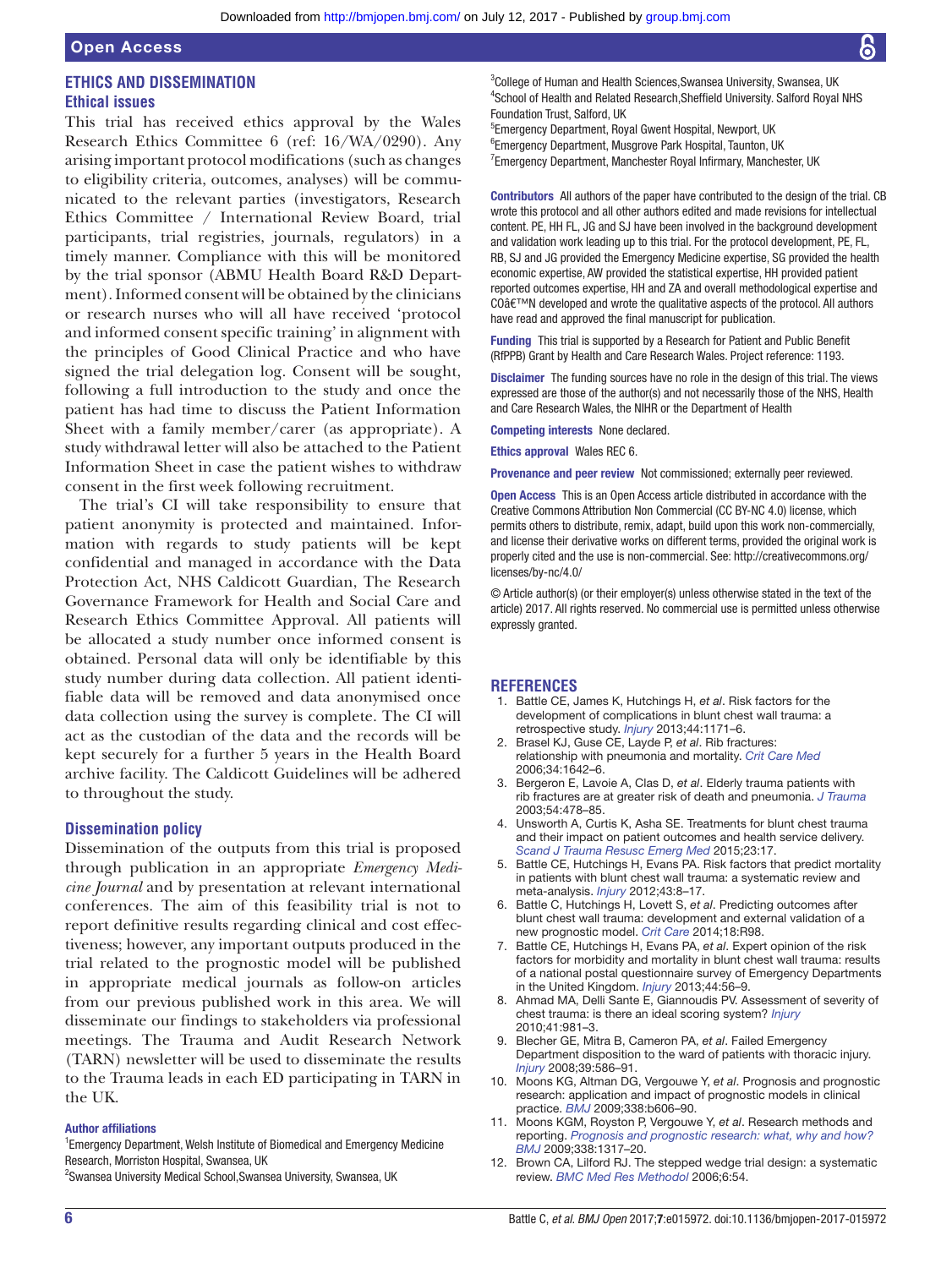# $\epsilon$

- <span id="page-6-0"></span>13. Medical Research Council. Developing and evaluating complex interventions: new guidance. . Available at [www.mrc.ac.uk/](www.mrc.ac.uk/complexinterventionsguidance) [complexinterventionsguidance.](www.mrc.ac.uk/complexinterventionsguidance)
- <span id="page-6-1"></span>14. Lancaster GA, Dodd S, Williamson PR. Design and analysis of pilot studies: recommendations for good practice. *[J Eval Clin Pract](http://dx.doi.org/10.1111/j.2002.384.doc.x)* 2004;10:307–12.
- <span id="page-6-2"></span>15. Ware J, Kosinski M, Keller SD. A 12-Item Short-Form Health survey: construction of scales and preliminary tests of reliability and validity. *Med Care* 1996;34:220–33.
- <span id="page-6-3"></span>16. Harris PA, Taylor R, Thielke R, *et al*. Research electronic data capture (REDCap)--a metadata-driven methodology and workflow process for providing translational research informatics support. *[J Biomed](http://dx.doi.org/10.1016/j.jbi.2008.08.010)  [Inform](http://dx.doi.org/10.1016/j.jbi.2008.08.010)* 2009;42:377–81.
- <span id="page-6-4"></span>17. Charlesworth G, Burnell K, Hoe J, *et al*. Acceptance checklist for clinical effectiveness pilot trials: a systematic approach. *[BMC Med](http://dx.doi.org/10.1186/1471-2288-13-78)  [Res Methodol](http://dx.doi.org/10.1186/1471-2288-13-78)* 2013;13:78.
- <span id="page-6-5"></span>18. QSR International: NVIVO. [http://www.qsrinternational.com/what-is](http://www.qsrinternational.com/what-is-nvivo)[nvivo](http://www.qsrinternational.com/what-is-nvivo)